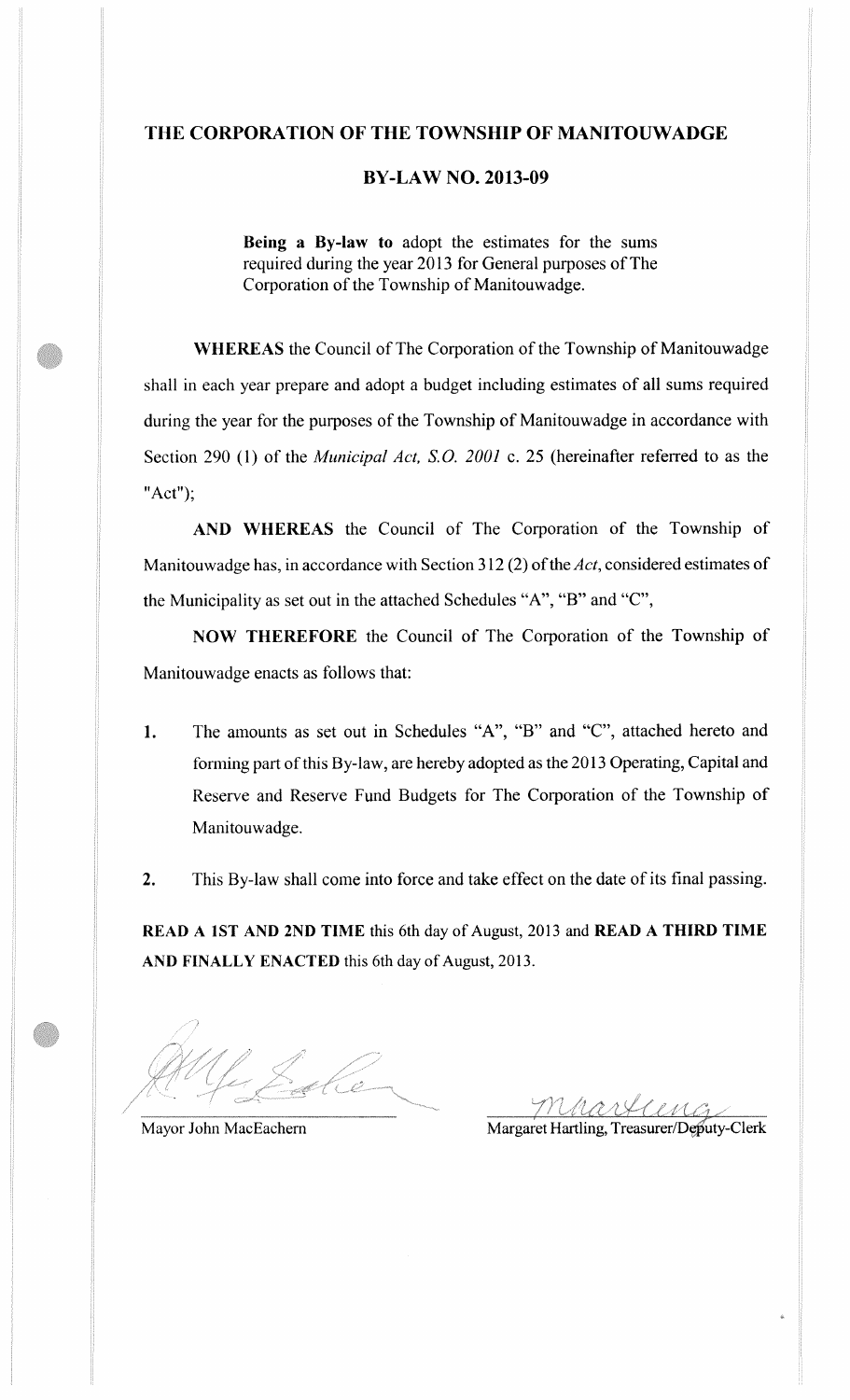| Schedule "A" to By-law No. 2013-09                |                  |                     |                             |  |  |
|---------------------------------------------------|------------------|---------------------|-----------------------------|--|--|
|                                                   |                  | 2013                |                             |  |  |
|                                                   | <b>Estimated</b> | <b>Estimated</b>    | <b>Net Program</b>          |  |  |
| <b>Net Operating Budget</b>                       | <b>Revenues</b>  | <b>Expenditures</b> | <b>Cost</b>                 |  |  |
| <b>General Revenues</b>                           | 1,914,382.00     |                     | $\overline{(1,914,382.00)}$ |  |  |
| <b>Council and Elections</b>                      |                  | 81,695.00           | 81,695.00                   |  |  |
| Administration/Housing                            | 224,870.00       | 1,314,480.00        | 1,089,610.00                |  |  |
| Protection                                        | 41,165.00        | 987,881.00          | 946,716.00                  |  |  |
| Health, Cemetary                                  | 400.00           | 169,830.00          | 169,430.00                  |  |  |
| Transportation, Roadways, Street Lighting         | 3,800.00         | 901,755.00          | 897,955.00                  |  |  |
| Airport                                           | 59,600.00        | 133,440.00          | 73,840.00                   |  |  |
| <b>Water and Sewer</b>                            | 662,645.00       | 739,925.00          | 77,280.00                   |  |  |
| Solid Waste                                       | 11,410.00        | 187,015.00          | 175,605.00                  |  |  |
| Nuclear Waste Learn More Program                  | 37,500.00        | 37,500.00           |                             |  |  |
| Parks, Programs, Pool                             | 28,400.00        | 143,735.00          | 115,335.00                  |  |  |
| Recreation Admin. /Community Centre               | 45,455.00        | 604,750.00          | 559,295.00                  |  |  |
| Golf Course and Ski Hill                          | 77,150.00        | 211,040.00          | 133,890.00                  |  |  |
| <b>Golf Clubhouse</b>                             | 31,540.00        | 66,245.00           | 34,705.00                   |  |  |
| Library                                           | 20,105.00        | 153,980.00          | 133,875.00                  |  |  |
| Building, Planning and Adjustment                 | 4,500.00         | 22,650.00           | 18,150.00                   |  |  |
| Economic Development                              | 2,800.00         | 112,850.00          | 110,050.00                  |  |  |
| <b>Total Net Operating Costs</b>                  | \$3,165,722.00   | \$5,868,771.00      | 2,703,049.00                |  |  |
| <b>Revenue Fund Transfers to Capital</b>          |                  |                     | 291,555.00                  |  |  |
| <b>Revenue Fund Net Contributions to Reserves</b> |                  | 95,365.00           |                             |  |  |
| Total Amount to be Raised by Taxation or PIL      |                  |                     | \$<br>3,089,969.00          |  |  |
|                                                   |                  |                     |                             |  |  |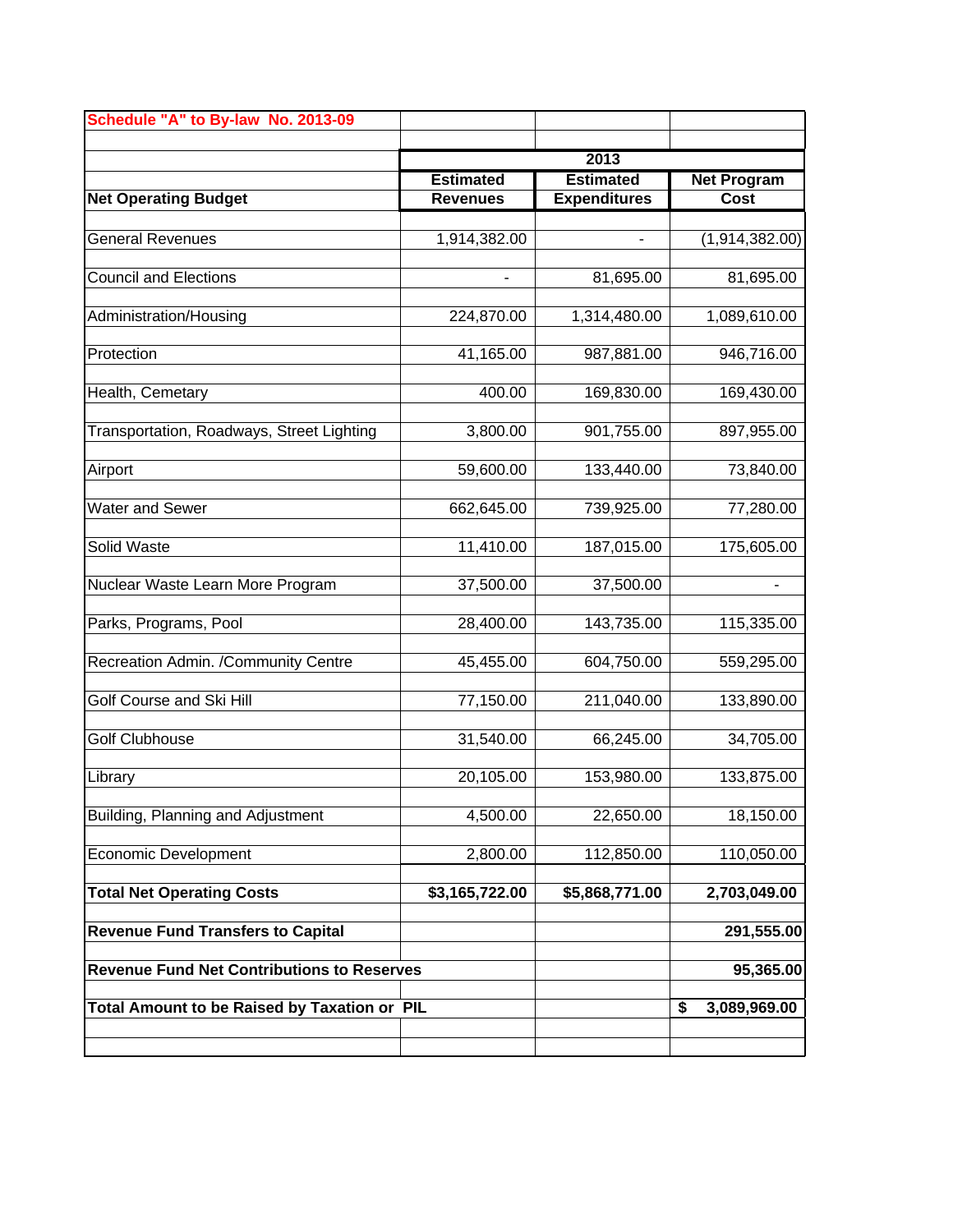| Schedule "B" to By-law # 2013-09                             |                |                        |                 |            |                      |                |                        |              |                        |                | Page 25   |
|--------------------------------------------------------------|----------------|------------------------|-----------------|------------|----------------------|----------------|------------------------|--------------|------------------------|----------------|-----------|
| <b>Capital Fund Continuity - 2013</b>                        |                |                        |                 |            |                      |                |                        |              |                        |                |           |
|                                                              |                |                        |                 |            |                      |                |                        |              |                        |                |           |
|                                                              |                | <b>Budgeted</b>        |                 |            |                      |                | <b>Funding Sources</b> |              |                        |                |           |
|                                                              |                | Cost                   | From            | Transfer   | <b>Transfer</b>      | Ontario        | Long                   | Canada       | <b>Gas Tax Def</b>     | Intra fund     | Other     |
| <b>DEPARTMENT</b>                                            |                | for<br>2013            | Revenue<br>Fund | from       | To<br><b>ResFund</b> | Specific       | Term                   | Specfic      | Revenue                | Reallocations* | Revenue   |
| <b>Administration</b>                                        |                |                        |                 | Reserves   |                      | Grants         | Debt                   | Grants       |                        |                |           |
| <b>Official Plan</b>                                         | 2-4-1400-62105 | 20,215.00              | 0.00            | 20,215.00  | 0.00                 | 0.00           | 0.00                   | 0.00         | 0.00                   | 0.00           | 0.00      |
| nvestment Ontario Funding                                    |                | 31.442.78              | 0.00            | 0.00       | 0.00                 | 0.00           | 0.00                   | 0.00         | 0.00                   | $-1.462.22$    | 32,905.00 |
| Asset Management Plan                                        | 2-4-1400-62107 | 23.730.00              | 0.00            | 0.00       | 0.00                 | 22.267.78      | 0.00                   | 0.00         | 0.00                   | 1,462.22       | 0.00      |
| <b>Boiler Replacement</b>                                    | 2-4-1400-62108 | 60,000.00              | 60,000.00       | 0.00       | 0.00                 | 0.00           | 0.00                   | 0.00         | 0.00                   | 0.00           | 0.00      |
| <b>Demolition/Rehabilitation</b>                             | 2-4-8100-62499 | 14,365.00              | 0.00            | 14,365.00  | 0.00                 | 0.00           | 0.00                   | 0.00         | 0.00                   | 0.00           | 0.00      |
| <b>Total Administration Capital</b>                          |                | 149,752.78             | 60,000.00       | 34,580.00  | 0.00                 | 22,267.78      | 0.00                   | 0.00         | 0.00                   | 0.00           | 32.905.00 |
|                                                              |                |                        |                 |            |                      |                |                        |              |                        |                |           |
| <b>Fire Department</b>                                       |                |                        |                 |            |                      |                |                        |              |                        |                |           |
|                                                              |                | 0.00                   | 0.00            | 0.00       | 0.00                 | 0.00           | 0.00                   | 0.00         | 0.00                   | 0.00           | 0.00      |
| <b>Total Fire Department Capital</b>                         |                | 0.00                   | 0.00            | 0.00       | 0.00                 | 0.00           | 0.00                   | 0.00         | 0.00                   | 0.00           | 0.00      |
|                                                              |                |                        |                 |            |                      |                |                        |              |                        |                |           |
| Airport                                                      |                |                        |                 |            |                      |                |                        |              |                        |                |           |
| In Ground Fuel System Study                                  | 2-4-3500-62102 | 232,770.00             | 0.00            | 232.770.00 | 0.00                 | 0.00           | 0.00                   | 0.00         | 0.00                   | 0.00           | 0.00      |
| <b>Airport Improvements</b>                                  | 2-4-3500-62101 | 408,495.00             | 13,555.00       | 129,495.00 | 0.00                 | 204,250.00     | 0.00                   | 61,195.00    | 0.00                   | 0.00           | 0.00      |
| <b>Total Airport Capital</b>                                 |                | 641,265.00             | 13,555.00       | 362,265.00 | 0.00                 | 204,250.00     | 0.00                   | 61,195.00    | 0.00                   | 0.00           | 0.00      |
|                                                              |                |                        |                 |            |                      |                |                        |              |                        |                |           |
| <b>Public Works Capital</b>                                  |                |                        |                 |            |                      |                |                        |              |                        |                |           |
| andfill Site (MOE order)                                     | 2-4-4500-62140 | 19,390.81              | 0.00            | 0.00       | 0.00                 | 0.00           | 0.00                   | 0.00         | 19,390.81              | 0.00           | 0.00      |
| <b>Grader Replacement</b>                                    | 2-4-3100-62141 | 75,000.00              | 75,000.00       | 0.00       | 0.00                 | 0.00           | 0.00                   | 0.00         | 0.00                   | 0.00           | 0.00      |
| Free Standing Gantry Crane                                   | 2-4-3100-62142 | 15,000.00              | 15,000.00       | 0.00       | 0.00                 | 0.00           | 0.00                   | 0.00         | 0.00                   | 0.00           | 0.00      |
| 1/2 Ton Truck                                                | 2-4-3100-62221 | 26,000.00              | 16,000.00       | 10,000.00  | 0.00                 | 0.00           | 0.00                   | 0.00         | 0.00                   | 0.00           | 0.00      |
| <b>Total Public Works Capital</b>                            |                | 135,390.81             | 106,000.00      | 10.000.00  | 0.00                 | 0.00           | 0.00                   | 0.00         | 19,390.81              | 0.00           | 0.00      |
|                                                              |                |                        |                 |            |                      |                |                        |              |                        |                |           |
| <b>Water Works</b><br>Leak Detection - OSWAP 2               | 2-4-4300-62203 | 5,355.00               | 0.00            | 5,355.00   | 0.00                 | 0.00           | 0.00                   | 0.00         | 0.00                   | 0.00           | 0.00      |
|                                                              | 2-4-4300-62205 | 25,000.00              | 0.00            | 0.00       | 0.00                 | 0.00           | 0.00                   | 0.00         |                        | 0.00           | 0.00      |
| nspection/Mtc Lagoon Aeration<br>Rehab/Pump Relacement Wells | 2-4-4300-62204 | 65,000.00              | 0.00            | 0.00       | 0.00                 | 0.00           | 0.00                   | 0.00         | 25,000.00<br>65,000.00 | 0.00           | 0.00      |
| Water Pumphouse Roof                                         | 2-4-4300-62206 | 110,000.00             | 110,000.00      | 0.00       | 0.00                 | 0.00           | 0.00                   | 0.00         | 0.00                   | 0.00           | 0.00      |
| Waterworks Improvements - OS'                                | 2-4-4300-62202 | 1,950.00               |                 | 1,950.00   | 0.00                 | 0.00           | 0.00                   | 0.00         | 0.00                   | 0.00           | 0.00      |
| <b>Total Water Works Capital</b>                             |                | 207,305.00             | 110,000.00      | 7.305.00   | 0.00                 | 0.00           | 0.00                   | 0.00         | 90,000.00              | 0.00           | 0.00      |
|                                                              |                |                        |                 |            |                      |                |                        |              |                        |                |           |
| <b>Recreation Capital</b>                                    |                |                        |                 |            |                      |                |                        |              |                        |                |           |
| Utility Snow Machine - Ski Hill                              | 2-4-7700-62248 | 15,000.00              | 0.00            | 15,000.00  | 0.00                 | 0.00           | 0.00                   | 0.00         | 0.00                   | 0.00           | 0.00      |
| Recondition/Replace Heating Pip                              | 2-4-7200-62481 | 50,500.00              | 0.00            | 50,500.00  | 0.00                 | 0.00           | 0.00                   | 0.00         | 0.00                   | 0.00           | 0.00      |
| Arena Roof Repairs                                           | 2-4-7200-62485 | 25,000.00              | 2,000.00        | 23,000.00  | 0.00                 | 0.00           | 0.00                   | 0.00         | 0.00                   | 0.00           | 0.00      |
| lce Resurfacer                                               | 2-4-7200-62482 | 75,000.00              | 0.00            | 75,000.00  | 0.00                 | 0.00           | 0.00                   | 0.00         | 0.00                   | 0.00           | 0.00      |
| <b>Total Recreation Capital</b>                              |                | 165,500.00             | 2,000.00        | 163,500.00 | 0.00                 | 0.00           | 0.00                   | 0.00         | 0.00                   | 0.00           | 0.00      |
|                                                              |                |                        |                 |            |                      |                |                        |              |                        |                |           |
| <b>Economic Development</b>                                  |                |                        |                 |            |                      |                |                        |              |                        |                |           |
| <b>Billboard signage</b>                                     | 2-4-8200-62500 | 24,600.00              | 0.00            | 24,600.00  | 0.00                 | 0.00           | 0.00                   | 0.00         | 0.00                   | 0.00           | 0.00      |
| Study (Hotel)                                                | 2-4-8200-62501 | 1,125.00               | 0.00            | 1,125.00   | 0.00                 | 0.00           | 0.00                   | 0.00         | 0.00                   | 0.00           | 0.00      |
| <b>Total EDO Capital</b>                                     |                | 25,725.00              | 0.00            | 25,725.00  | 0.00                 | 0.00           | 0.00                   | 0.00         | 0.00                   | 0.00           | 0.00      |
|                                                              |                |                        |                 |            |                      |                |                        |              |                        |                |           |
| <b>Building</b>                                              |                |                        |                 |            |                      |                |                        |              |                        |                |           |
| <b>Demolition Bowling Alley</b>                              | 2-4-8100-62601 | 18,795.00<br>18.795.00 | 0.00            | 18,795.00  | 0.00<br>0.00         | 0.00<br>0.00   | 0.00<br>0.00           | 0.00<br>0.00 | 0.00<br>0.00           | 0.00<br>0.00   | 0.00      |
| <b>Total Building Capital</b>                                |                |                        |                 | 18,795.00  |                      |                |                        |              |                        |                | 0.00      |
|                                                              |                |                        |                 |            |                      | sublead 80.09A | sublead 80.12          |              | a/c 1-000-000-52106    |                |           |
| <b>Total Capital</b>                                         |                | 1,343,733.59           | 291,555.00      | 622.170.00 | 0.00                 | 226,517.78     | 0.00                   | 61,195.00    | 109,390.81             | 0.00           | 32.905.00 |
|                                                              |                |                        |                 |            |                      |                |                        |              |                        |                |           |